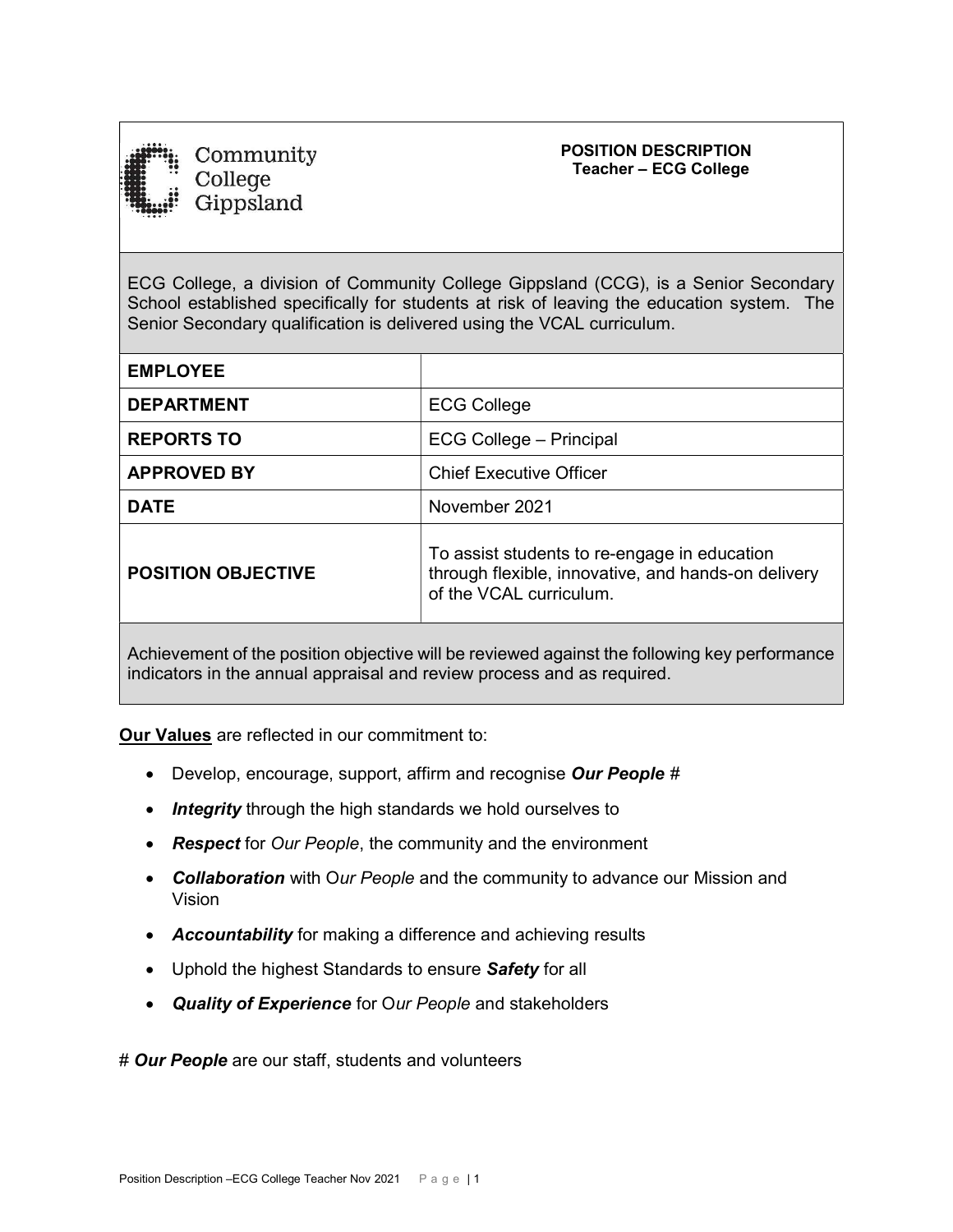# Key Performance Indicators

- Demonstrate by personal behaviour the values of CCG
- Develop and deliver appropriate VCAL learning and assessment materials that are enriching and engaging for students in accordance with the VCAA requirements
- Active participation in school community life
- Maintain high quality records
- Participate in external VCAL moderation activities
- Prepare and participate in student/parent/guardian interviews at least twice annually
- Report on student achievements each term
- Maintenance of confidentiality
- Contribute to the safety of all students by adhering to the Child Safe Policies, Procedures and Codes of Conduct to ensure all students with CCG are in a safe and inclusive learning environment. CCG is a child safe organisation and is committed to the safety and wellbeing of all students. CCG has zero tolerance for child abuse

## Key Selection Criteria

- Demonstrated successful experience in delivering the VCAL curriculum
- Knowledge and understanding of the VCAL curriculum
- Demonstrated experience in an alternative setting school
- Demonstrated ability to work as part of a multidisciplinary team to provide the best outcomes possible for students
- Willingness to undertake professional development and to pursue continuous improvement
- VIT teacher registration
	- o Clear Police check
	- o Clear Working with Children check
- Community College Gippsland adheres to the Victorian Public Health directions where all employees working in the Education sector must be vaccinated against COVID-19. Compliance with this direction is a legal condition of employment. Applicants applying for this role are required to be vaccinated against COVID – 19. Any offer of employment will only be made to candidates who can provide evidence of their vaccination status.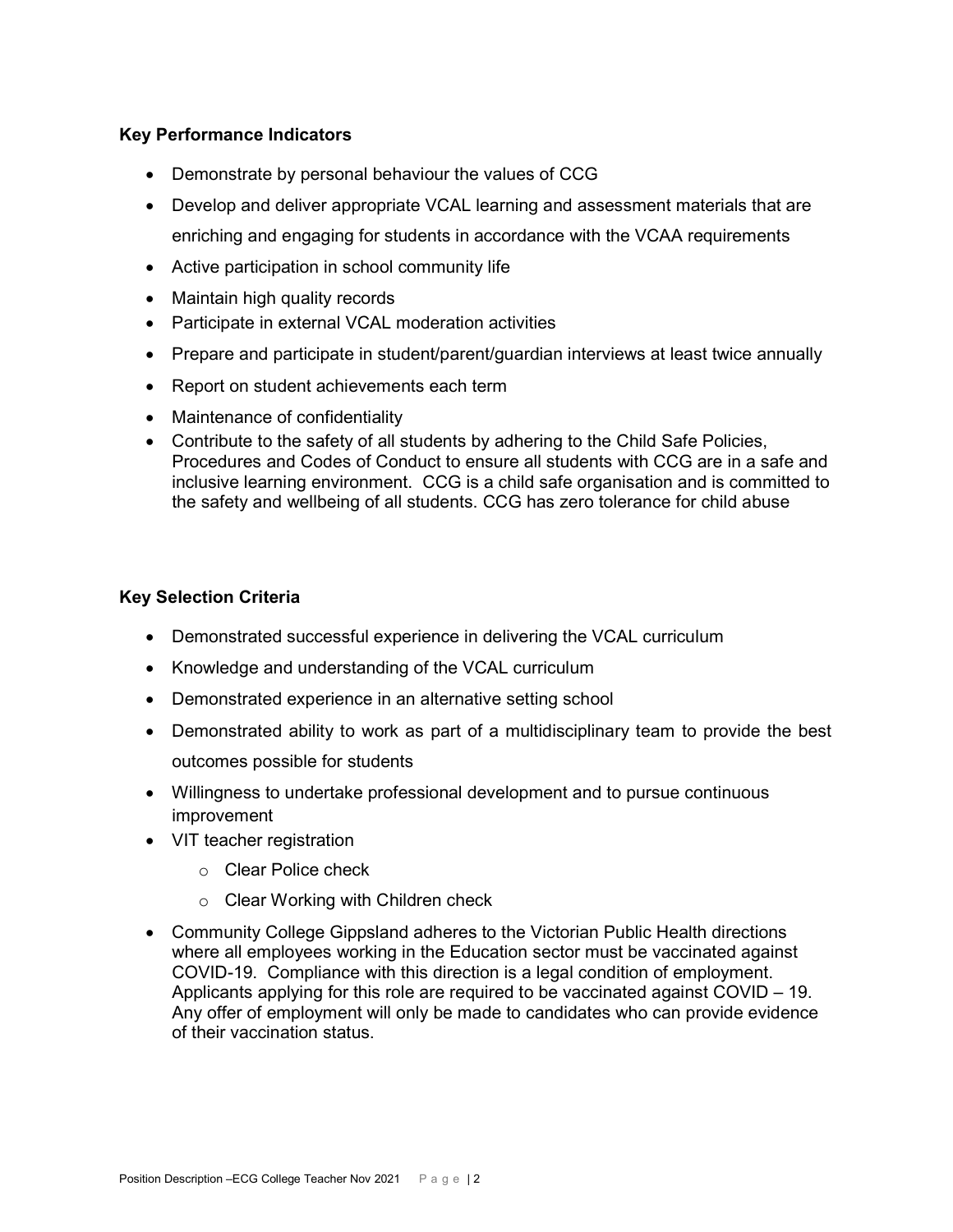### Professional Standards

- Teaching staff are responsible for maintaining their registration, as per VIT requirements by actively seeking, undertaking and documenting professional learning activity.
- Demonstrate professional standards of presentation, reliability and punctuality including:
	- o Notify the Principal of any planned or unplanned absence including sick leave as soon as possible via a verbal communication. A text or email message is not deemed to be sufficient communication.
	- o Discuss any proposed changes to classes or appointment schedules with the Principal prior to advising any students or implementing the changes.
	- o Maintain a high level of interpersonal communication skills at all times actively demonstrating courtesy, tolerance and professionalism in all interactions.

## Organisational Functions

- Actively participate in and comply with the Health and Safety systems, policies and emergency procedures in place throughout the organisation including;
	- o Promptly and accurately reporting all hazards, accidents, incidents and near misses;
	- o Ensuring safe use and maintenance of equipment including PPE for self and students;
	- o Maintaining a current knowledge of emergency evacuations procedures for all relevant campuses and participating positively in drills and training sessions.
	- o Make recommendations for improvements in health and safety.
- Be aware of and participate in strategic planning process including making suggestions through the Principal for improvements
- Actively work with colleagues to build positive relationships and teamwork across the whole organisation
- Perform other duties as requested, in a timely, professional, empathetic, accurate manner and in accordance with Community College Gippsland Policies and **Procedures**

## Functional Relationships

Key Internal Key External Teaching Staff **Contact Contract Contract Contract Contract Contract Contract Contract Contract Contract Contract Contract Contract Contract Contract Contract Contract Contract Contract Contract Contract Contract Contract** Wellbeing Staff VET Providers Administrative Staff Management Visitors

Students Parents and families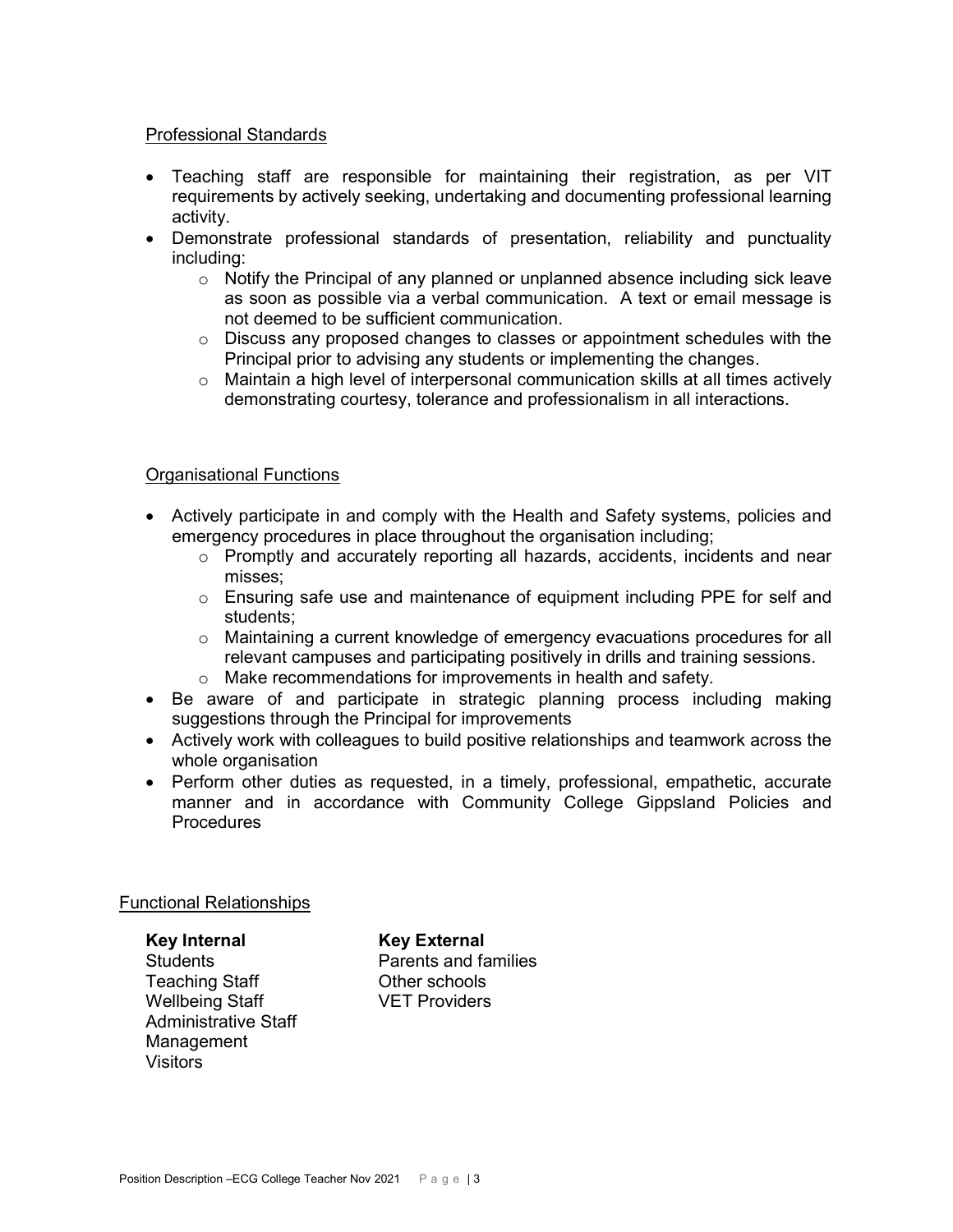### Qualifications:

- Victorian Institute of Teaching (VIT) Registration.
- Current Victorian Drivers Licence.

## Acknowledgement:

CCG will not engage, employ, contract or otherwise deal with any Disallowed Person as defined by the Standard VET Funding Contract Skills First Program.

The term 'Disallowed Person' applies to both registered training organisations and Relevant Persons at registered training organisations where the registered training organisation has, since 1 January 2011, been subject to any of the following actions for performance reasons:

- A VET Funding Contract termination
- Termination of an 'Other VET Funding Arrangement'
- Registration cancellation, revocation or suspension (whether by the VRQA or ASQA)
- Restrictions imposed on registration (whether by the VRQA or ASQA)

If you are a "Disallowed person" as described above it is your duty to disclose this and as such will not be eligible for this position within CCG.

A Disallowed Person can be an individual (natural person) or an 'entity' (including a body corporate, partnership, association, governmental or local governmental authority or agency).

A Relevant Person means an individual who has been an Executive Officer or High Managerial Agent, or at a sufficiently high level within an organisation to have exercised a material degree of control or influence over the management or direction of the organisation in relation to training delivery.